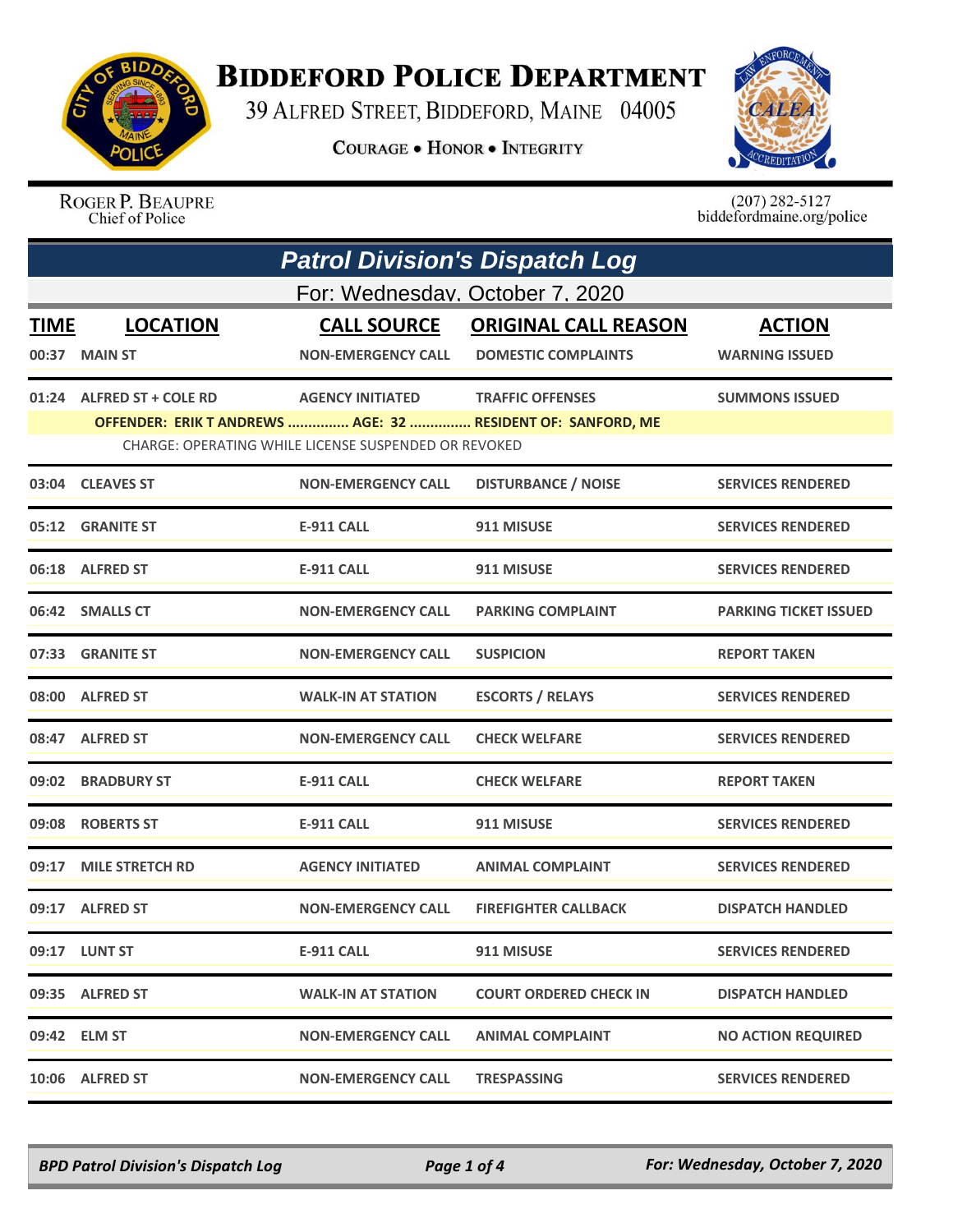| <b>TIME</b> | <b>LOCATION</b><br>10:18 ALFRED ST | <b>CALL SOURCE</b><br><b>NON-EMERGENCY CALL</b> | <b>ORIGINAL CALL REASON</b><br><b>CRIM THREAT / TERRORIZING</b> | <b>ACTION</b><br><b>UNFOUNDED</b> |
|-------------|------------------------------------|-------------------------------------------------|-----------------------------------------------------------------|-----------------------------------|
|             | 10:20 ALFRED ST                    | <b>WALK-IN AT STATION</b>                       | <b>COURT ORDERED CHECK IN</b>                                   | <b>CALL TRANSFERRED</b>           |
|             | 11:00 WILLIAMS CT                  | <b>E-911 CALL</b>                               | <b>DRUG</b>                                                     | <b>SERVICES RENDERED</b>          |
|             | 11:13 ADAMS ST                     | <b>AGENCY INITIATED</b>                         | <b>PARKING COMPLAINT</b>                                        | <b>NO VIOLATION</b>               |
|             | 11:16 BOULDER WAY                  | <b>RADIO</b>                                    | <b>ALL OTHER</b>                                                | <b>SERVICES RENDERED</b>          |
|             | 11:26 JOSHUA DR                    | <b>E-911 CALL</b>                               | 911 MISUSE                                                      | <b>DISPATCH HANDLED</b>           |
|             | 11:33 HILL ST                      | <b>NON-EMERGENCY CALL</b>                       | <b>CHECK WELFARE</b>                                            | <b>REFERRED OTHER AGENCY</b>      |
|             | 11:33    FOSS ST                   | <b>NON-EMERGENCY CALL</b>                       | <b>SUSPICION</b>                                                | <b>SERVICES RENDERED</b>          |
|             | 11:36 MAIN ST                      | <b>NON-EMERGENCY CALL</b>                       | <b>DOMESTIC COMPLAINTS</b>                                      | <b>NO ACTION REQUIRED</b>         |
|             | 12:22 HIGH ST                      | <b>NON-EMERGENCY CALL</b>                       | <b>CHECK WELFARE</b>                                            | <b>REPORT TAKEN</b>               |
|             | 12:57 SOUTH ST                     | <b>NON-EMERGENCY CALL</b>                       | <b>SUSPICION</b>                                                | <b>SERVICES RENDERED</b>          |
|             | 13:06 MORIN ST                     | <b>E-911 CALL</b>                               | 911 MISUSE                                                      | <b>SERVICES RENDERED</b>          |
|             | 13:11 SOUTH ST                     | <b>NON-EMERGENCY CALL</b>                       | <b>ALL OTHER</b>                                                | <b>NO ACTION REQUIRED</b>         |
| 13:31       | <b>SACO FALLS WAY</b>              | <b>NON-EMERGENCY CALL</b>                       | <b>THEFT</b>                                                    | <b>REPORT TAKEN</b>               |
|             | 13:35 ADAMS ST                     | <b>NON-EMERGENCY CALL</b>                       | <b>WARRANT ARREST</b>                                           | <b>NO ACTION REQUIRED</b>         |
|             | 13:45 ELM ST                       | <b>NON-EMERGENCY CALL</b>                       | <b>ALL OTHER</b>                                                | <b>NO ACTION REQUIRED</b>         |
|             | 14:05 POOL ST                      | <b>WALK-IN AT STATION</b>                       | <b>ANIMAL COMPLAINT</b>                                         | <b>SERVICES RENDERED</b>          |
|             | 14:08 MARIAL AVE                   | <b>NON-EMERGENCY CALL</b>                       | <b>FRAUD / SCAM</b>                                             | <b>SERVICES RENDERED</b>          |
|             | 15:38 SULLIVAN ST                  | <b>WALK-IN AT STATION</b>                       | <b>SUSPICION</b>                                                | <b>SERVICES RENDERED</b>          |
|             | 15:42 WEST ST + SOUTHGATE AVE      | <b>AGENCY INITIATED</b>                         | <b>TRAFFIC OFFENSES</b>                                         | <b>WARNING ISSUED</b>             |
|             | <b>16:16 MARINER WAY</b>           | <b>E-911 CALL</b>                               | 911 MISUSE                                                      | <b>NO ACTION REQUIRED</b>         |
|             | 16:43 ALFRED ST                    | <b>AGENCY INITIATED</b>                         | <b>TRAFFIC OFFENSES</b>                                         | <b>VSAC ISSUED</b>                |
|             | 16:59 ALFRED ST                    | <b>AGENCY INITIATED</b>                         | <b>TRAFFIC OFFENSES</b>                                         | <b>WARNING ISSUED</b>             |
|             | 17:01 HILL ST                      | <b>NON-EMERGENCY CALL</b>                       | <b>FRAUD / SCAM</b>                                             | <b>SERVICES RENDERED</b>          |
|             | 17:02 ELM ST + HOOPER ST           | <b>NON-EMERGENCY CALL</b>                       | <b>ROAD HAZARD</b>                                              | <b>SERVICES RENDERED</b>          |

*BPD Patrol Division's Dispatch Log Page 2 of 4 For: Wednesday, October 7, 2020*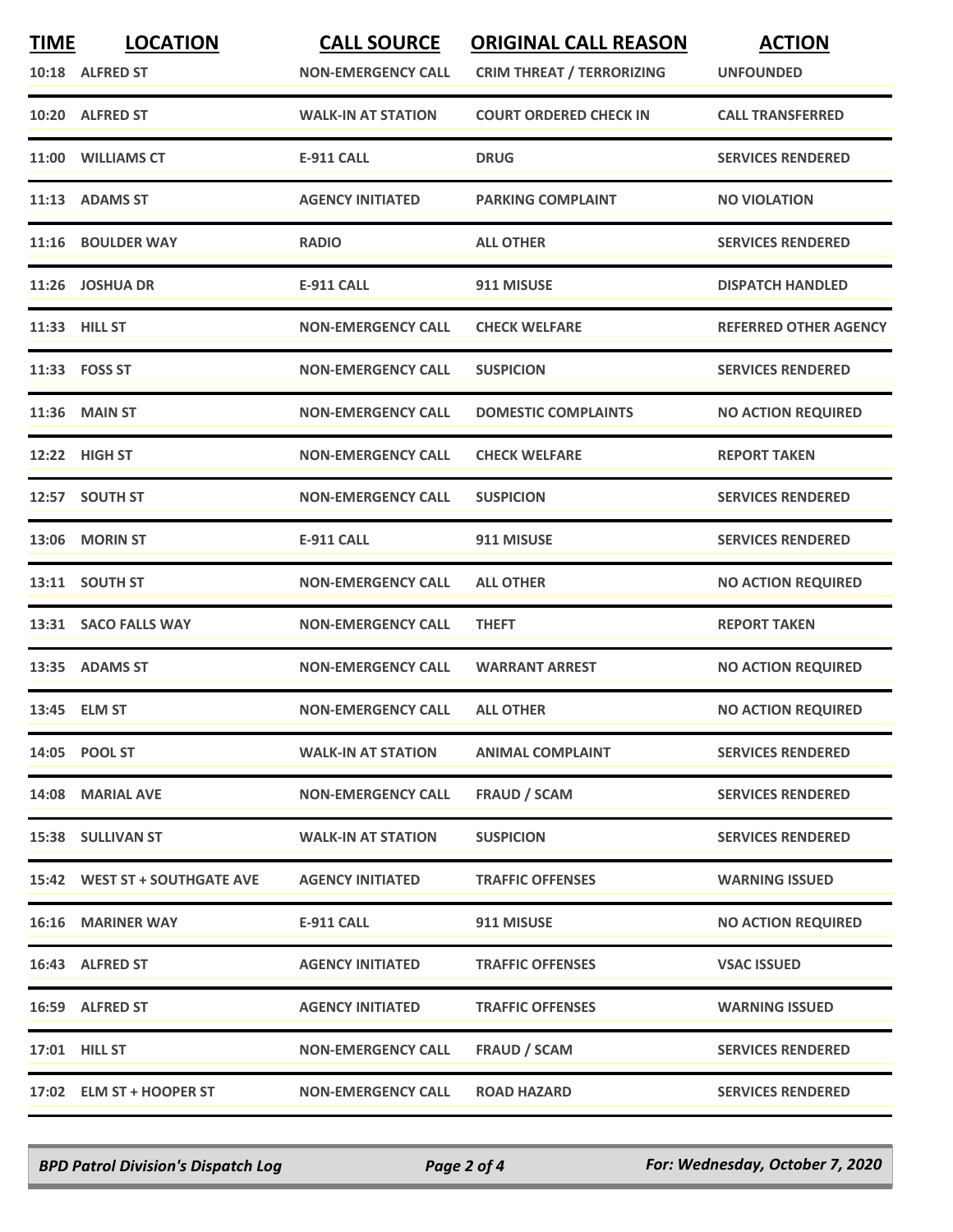| <b>TIME</b> | <b>LOCATION</b><br>17:06 GRAHAM ST | <b>CALL SOURCE</b><br><b>E-911 CALL</b> | <b>ORIGINAL CALL REASON</b><br><b>DOMESTIC COMPLAINTS</b> | <b>ACTION</b><br><b>REPORT TAKEN</b> |
|-------------|------------------------------------|-----------------------------------------|-----------------------------------------------------------|--------------------------------------|
|             | 17:07 ALFRED ST                    | <b>NON-EMERGENCY CALL</b>               | <b>ALL OTHER</b>                                          | <b>SERVICES RENDERED</b>             |
|             | 17:10 ST MARYS ST                  | <b>E-911 CALL</b>                       | 911 MISUSE                                                | <b>NO VIOLATION</b>                  |
|             | 17:12 SOUTH ST                     | <b>NON-EMERGENCY CALL</b>               | 911 MISUSE                                                | <b>NEGATIVE CONTACT</b>              |
|             | 17:24 ALFRED ST                    | <b>AGENCY INITIATED</b>                 | <b>ARTICLES LOST/FOUND</b>                                | <b>REPORT TAKEN</b>                  |
|             | <b>17:51 MAIN ST</b>               | <b>AGENCY INITIATED</b>                 | <b>PAPERWORK</b>                                          | <b>NEGATIVE CONTACT</b>              |
|             | 18:04 GEORGE ST                    | <b>NON-EMERGENCY CALL</b>               | <b>ANIMAL COMPLAINT</b>                                   | <b>NO ACTION REQUIRED</b>            |
|             | 18:07 ALFRED ST                    | <b>AGENCY INITIATED</b>                 | <b>PAPERWORK</b>                                          | <b>NEGATIVE CONTACT</b>              |
|             | 18:32 BOULDER WAY                  | <b>NON-EMERGENCY CALL</b>               | <b>JUVENILE OFFENSES</b>                                  | <b>REPORT TAKEN</b>                  |
|             | <b>18:42 BRADBURY ST</b>           | <b>NON-EMERGENCY CALL</b>               | <b>CHECK WELFARE</b>                                      | <b>SERVICES RENDERED</b>             |
|             | 18:52 ALFRED ST                    | <b>WALK-IN AT STATION</b>               | <b>COURT ORDERED CHECK IN</b>                             | <b>SERVICES RENDERED</b>             |
|             | 18:54 SIMARD AVE                   | <b>E-911 CALL</b>                       | <b>ASSAULT</b>                                            | <b>REPORT TAKEN</b>                  |
|             | 19:00 MAY ST                       | <b>NON-EMERGENCY CALL</b>               | <b>SUSPICION</b>                                          | <b>NEGATIVE CONTACT</b>              |
|             | 19:02 VICTORY AVE                  | <b>NON-EMERGENCY CALL</b>               | <b>VEHICLE REPO</b>                                       | <b>VEHICLE TOWED</b>                 |
|             | 19:31 ALFRED ST                    | <b>OTHER</b>                            | <b>PAPERWORK</b>                                          | <b>SERVICES RENDERED</b>             |
|             | 19:54 ALFRED ST + BOULDER WAY      | <b>E-911 CALL</b>                       | 911 MISUSE                                                | <b>NEGATIVE CONTACT</b>              |
|             | <b>19:55 MAIN ST</b>               | <b>E-911 CALL</b>                       | 911 MISUSE                                                | <b>NO ACTION REQUIRED</b>            |
|             | 20:06 GRAHAM ST                    | <b>E-911 CALL</b>                       | 911 MISUSE                                                | <b>SERVICES RENDERED</b>             |
|             | 20:17 ALFRED ST                    | <b>WALK-IN AT STATION</b>               | <b>ASSIST CITIZEN</b>                                     | <b>SERVICES RENDERED</b>             |
|             | 20:22 POOL ST                      | <b>NON-EMERGENCY CALL</b>               | <b>CIVIL COMPLAINT</b>                                    | <b>CIVIL COMPLAINT</b>               |
|             | 20:44 ALFRED ST                    | <b>AGENCY INITIATED</b>                 | <b>PAPERWORK</b>                                          | <b>PAPERWORK SERVED</b>              |
|             | 20:59 ELM ST                       | <b>NON-EMERGENCY CALL</b>               | <b>CHECK WELFARE</b>                                      | <b>SERVICES RENDERED</b>             |
|             | 21:15 HILL ST                      | <b>NON-EMERGENCY CALL</b>               | <b>MISSING PERSON</b>                                     | <b>NO ACTION REQUIRED</b>            |
|             | 21:27 ALFRED ST + ROBERTS ST       | <b>AGENCY INITIATED</b>                 | <b>DRUNKENNESS</b>                                        | <b>REPORT TAKEN</b>                  |
|             | 21:44 WASHINGTON ST                | <b>NON-EMERGENCY CALL</b>               | <b>CRIMINAL MISCHIEF</b>                                  | <b>SERVICES RENDERED</b>             |

*BPD Patrol Division's Dispatch Log Page 3 of 4 For: Wednesday, October 7, 2020*